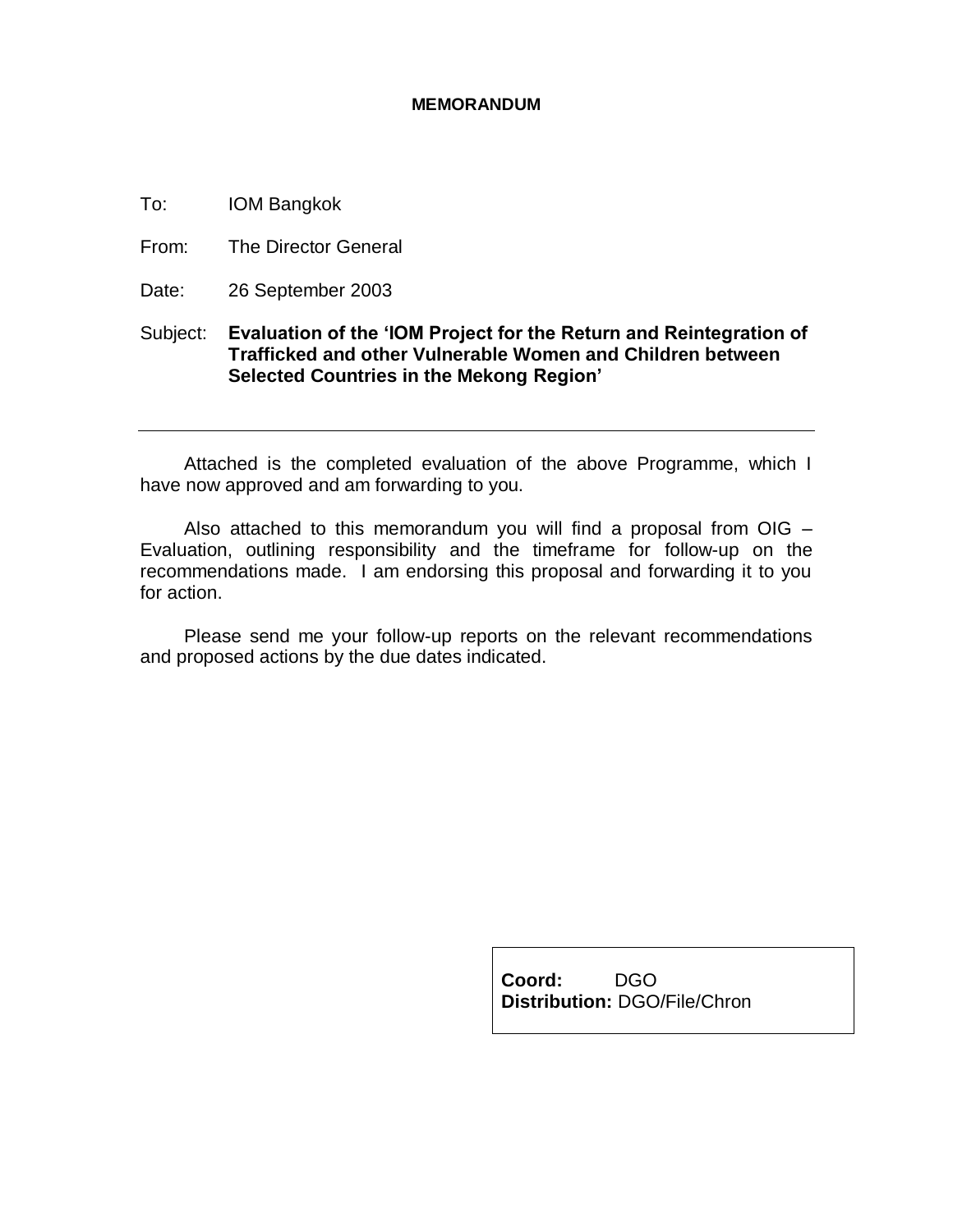# **Evaluation of the 'IOM Project for the Return and Reintegration of Trafficked and other Vulnerable Women and Children between Selected Countries in the Mekong Region'**

# **Follow-up on Recommendations**

### The Department/office listed below has overall responsibility for follow-up on a given Recommendation but may need to involve others

**Recommendations: IOM Bangkok - 31 October 2003**

# **The evaluation clearly supports the extension of IOM's counter-trafficking activities, provided they are built upon a national CT strategy in each of the project countries.**

Given the existing structures, this would currently apply to Thailand, Cambodia, Vietnam. Laos and Myanmar (and eventually China) should also develop a national CT strategy, as IOM offices are being officially opened in these countries (the Laos project manager should already be in a position to draft an initial strategy paper, based on the CT experience acquired over the past three years).

**The national CT strategy should be established by the Head of the IOM Mission, together with the Mekong R&R Country Project Manager. This national strategy should be based on wide stakeholder participation, in particular from governments,** both at ministerial (IOM Chief of Mission) and technical (Country Project Manager) levels. In addition, stakeholder analysis should include local and international NGOs, as well as UN agencies. Last but not least, **beneficiary direct feedback, based on the project's return and reintegration experience and case management information, should be used to identify unmet needs and possible improvements.** A comprehensive documented report on the process should be produced in each country, as a reference for CT activities, allowing both a retrospective analysis and a clear sense of direction as to where IOM CT activities should be going, while identifying country-specific constraints. **This implies two major changes for IOM:** 

- **1. that all CT projects are linked together, each forming a part of the national CT strategy; as a result, greater information sharing and dissemination amongst IOM staff on CT projects is necessary (such as monthly one-day seminars, which could be a part of the regular management review mechanisms), as projects are currently segregated with little or no interaction between the various project staff although they are all working towards the same overall goal,**
- **2. that IOM offices maintain, regularly update and share a CT information system with the other Mekong countries, covering the range of projects included in each of the country's national CT strategy; at regional level,**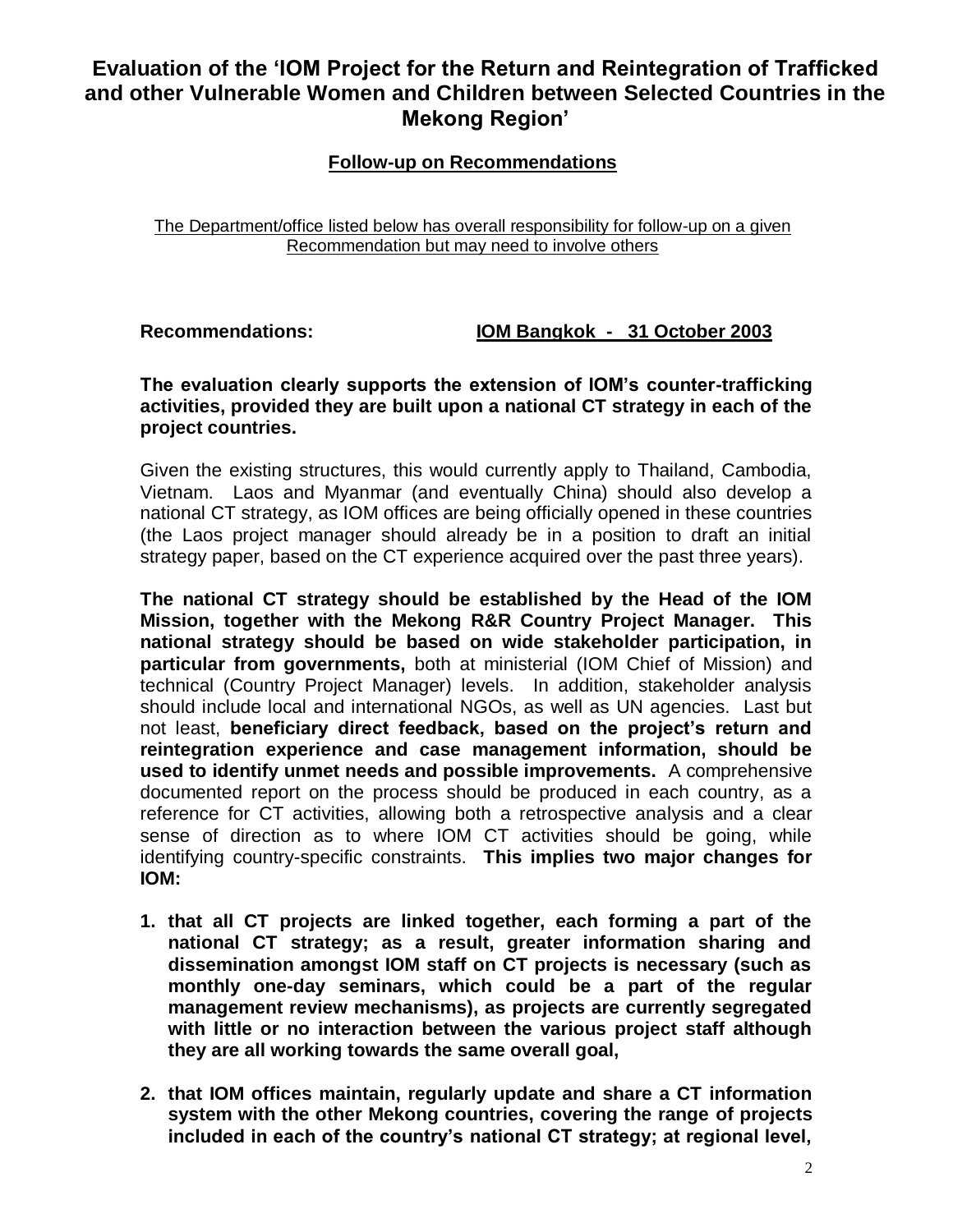**the national CT strategies should be brought together into a common framework, to ensure consistency and coherence in IOM's activities in the region.** 

**The design of the regional CT strategy should be the responsibility of the IOM Regional Representative of the IOM Bangkok, together with the Mekong R&R Project Coordinator, the Chiefs of IOM Missions and Project Managers from the various project countries.** Ideally, once the national CT strategies are established, the Regional Representative and Project Coordinator should prepare a strategic planning workshop, which will form the basis of the regional CT strategy.

The evaluator feels that any strategic process has to be participatory and owned by the primary users, in this case the IOM staff in the project countries and regional office. Therefore, despite recognizing the very positive capacity and flexibility of IOM's use of consultants for a range of services, it does not support any strategy, which has not been written by the primary users themselves, in particular in this case by the future Regional Representative and the Project Coordinator. **Strategic planning is part of any senior manager's job description and normal management functions, and not a consultant's responsibility.**

Given the imminent staff change in the post of Regional Representative, the evaluator recommends that incoming Regional Representative (who should be included in this process as soon as possible) be forwarded a copy of the evaluation for information.

# **The strategy papers should be written:**

- **a) at national level by the IOM Chief of Mission and Project Manager, in close collaboration with the Regional Representative, and**
- **b) at regional level by the Regional Representative and Project Coordinator.**

The evaluator feels that the rationale and recommendations of the strategy paper on CT written by the IOM consultant are unsubstantiated by any relevant facts and that ownership by the key IOM staff cannot be established.

**There are many reasons outside the scope of this evaluation that support a programmatic rather than project approach. While programmes are technically more difficult and involve larger quantities of funds than individual projects, they are nonetheless a necessity when the level of complexity is similar to that of the project's current working environment.**  While the evaluator has carried out five other regional project and programme evaluations, the current regional project is by far the most demanding and challenging, given a fairly small budget for a quite ambitious goal. As a single example, the fact that five different languages are needed to work in the current project countries (without counting the specific ethnic languages of some of the trafficked population, which would increase the numbers if, for example, trafficked victims from Myanmar of Shan, Karen, Mon and Akha ethnicity were included) is an indication of its complexity, while the nature of the project and its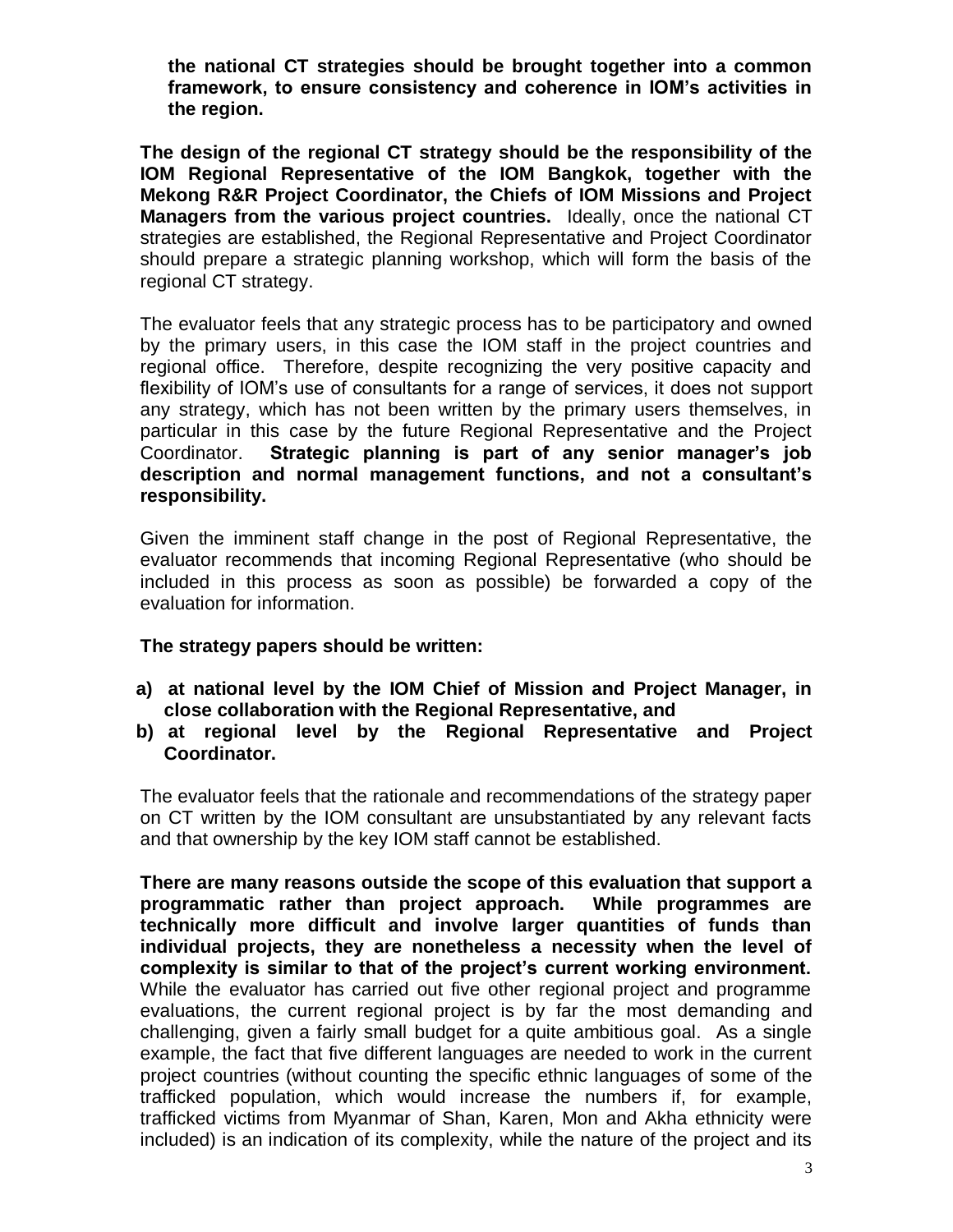political sensitivity make expert personal communication skills a necessity and a clear sense of direction an absolute need. An additional difficulty is the very different types of governments and political systems within the region and the sometimes difficult neighbouring relations of the Mekong countries amongst each other. This approach also requires very strong leadership from the Regional Representative to support a clear and coherent counter-trafficking strategy for the region, and very good personal relationships between IOM staff across the region. There is much that could be gained from such a situation, provided that very strong leadership is steering the process.

In any case, whether IOM retains a regional project approach or decides on the programme path, some minimum requirements should be met, chief among which are:

- **1) IOM offices opened in each project country;**
- **2) Additional staff, one international for each new office and one local assistant being the absolute minimum, although a core of five people (four national and one international, including medical staff) would be desirable;**
- **3) Greater interaction among the IOM project staff from the project countries: not only should partners attend cross-border workshops, but the IOM staff should also hold quarterly cross-border meetings, rotating in turn to each project country (both as retroactive feedback mechanism, improvement, awareness and knowledge raising, as well as capacity building for IOM staff and institutional learning);**
- **4) Ensure participation from all stakeholders (governments, partners, UN agencies and trafficked victims) in the development of any intended project extension, by undertaking strategic planning exercises as soon as possible, ideally in each country and separately with each stakeholder – separate Governments from NGOs, UN agencies and trafficked victims, as negotiations are more productive bilaterally than multilaterally - while victim feedback should be obtained from the reintegration case follow-up information;**
- **5) Position IOM towards a more normative role in defining benchmarks, minimum standards and procedures in assistance to the victims of trafficking regarding orderly return and reintegration (e.g. establishing the system and its framework in each country), and continue to increase IOM's role at policy level, while gradually handing over actual implementation to government authorities and NGO partners as much as possible (first and foremost in Thailand and Cambodia);**
- **6) A very careful, critical review of the elements to be included in a further phase of counter-trafficking activities needs to be made by IOM Bangkok; in particular, the capacity building component should be broken down and planned in much greater detail, separating government authorities from NGOs and ensuring an acceptable degree of cost-sharing with governments to ensure sustainability over time;**